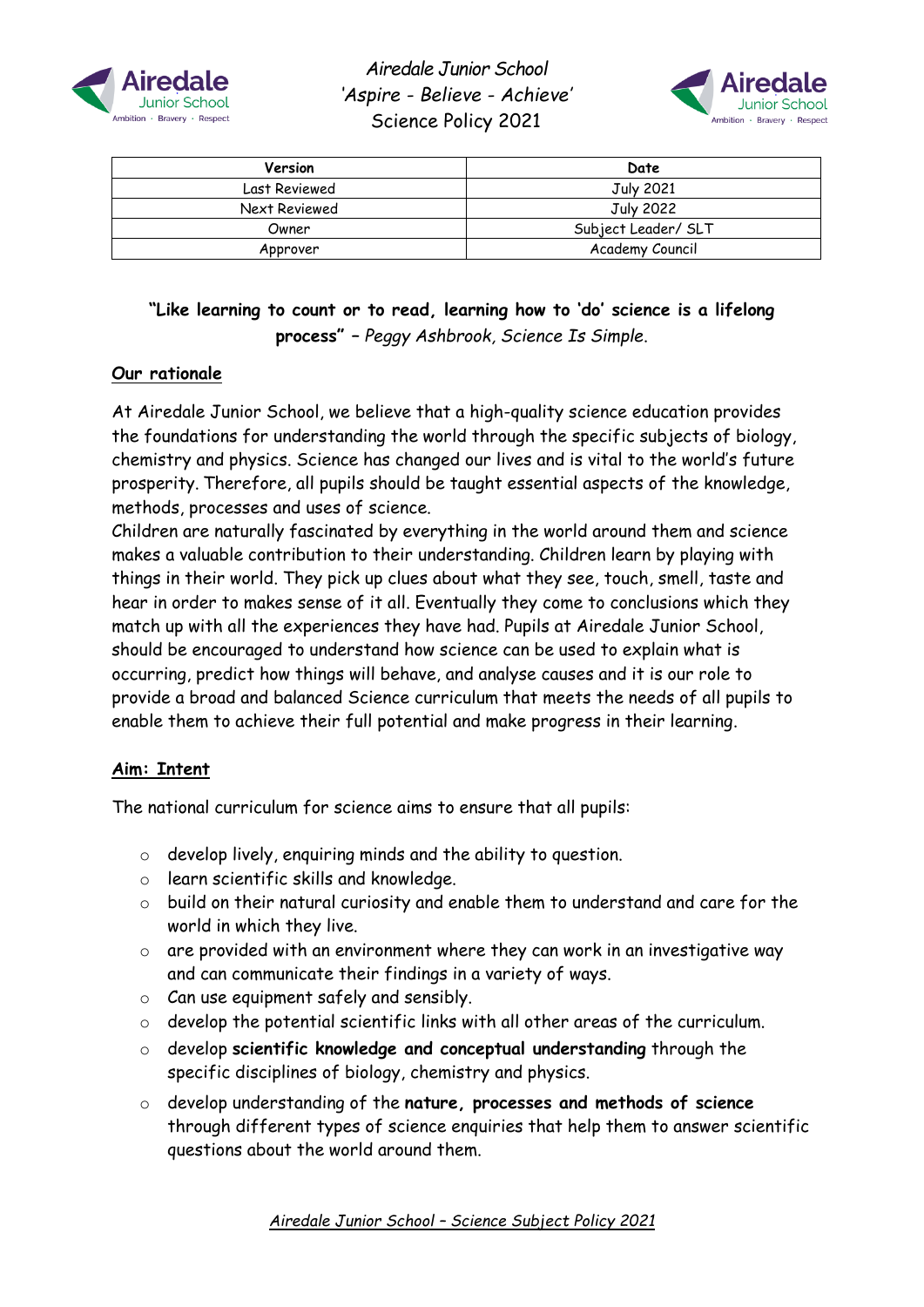



o are equipped with the scientific knowledge required to understand the **uses and implications of science,** today and for the future.

## **Curriculum and Subject Content: Implementation**

The programmes of study for science at Key Stage 2 are set out in the National Curriculum. Class teachers are responsible for ensuring that all of the relevant statutory content is covered within the school year. The school's 'Science Curriculum Map' (shown on page 2) outlines the units to be taught.

**In Lower Key Stage 2 (Years 3 and 4) pupils at Airedale Junior School will be taught to:** broaden their scientific view of the world around them. They should do this through exploring, talking about, testing and developing ideas about everyday phenomena and the relationships between living things and environments. They should begin to ask their own questions about what they observe and make some decisions about which types of scientific enquiry are likely to be the best ways of answering them. Pupils will understand the meaning of a fair test and learn how to carry out fair test whilst making predictions and drawing simple conclusions. Pupils should read and spell scientific vocabulary correctly and with confidence, using their growing wordreading and spelling knowledge

**In Upper Key Stage 2 (Years 5 and 6) pupils at Airedale Junior School will be taught to:** develop a deeper understanding of a wide range of scientific ideas. They should do this through exploring and talking about their ideas; asking their own questions about scientific phenomena; and analysing functions, relationships and interactions more systematically. They should select the most appropriate ways to answer science questions using different types of scientific enquiry, including observing changes over different periods of time, noticing patterns, grouping and classifying things, carrying out comparative and fair tests and finding things out using a wide range of secondary sources of information. Pupils should draw conclusions based on their data and observations, use evidence to justify their ideas, and use their scientific knowledge and understanding to explain their findings. Pupils should read, spell and pronounce scientific vocabulary correctly.

|                   |                           | Term 1.1 | Term 1.2 | Term 2.1          | <b>Term 2.2</b>    | Term 3.1               | <b>Term 3.2</b> |
|-------------------|---------------------------|----------|----------|-------------------|--------------------|------------------------|-----------------|
| <b>Year</b><br>Β, | Working<br>Scientifically |          |          | Healthy<br>Eating | Rocks and<br>Soils | Magnets and<br>Springs | Light           |
|                   |                           |          |          |                   | Plants             |                        |                 |

## Science Curriculum Map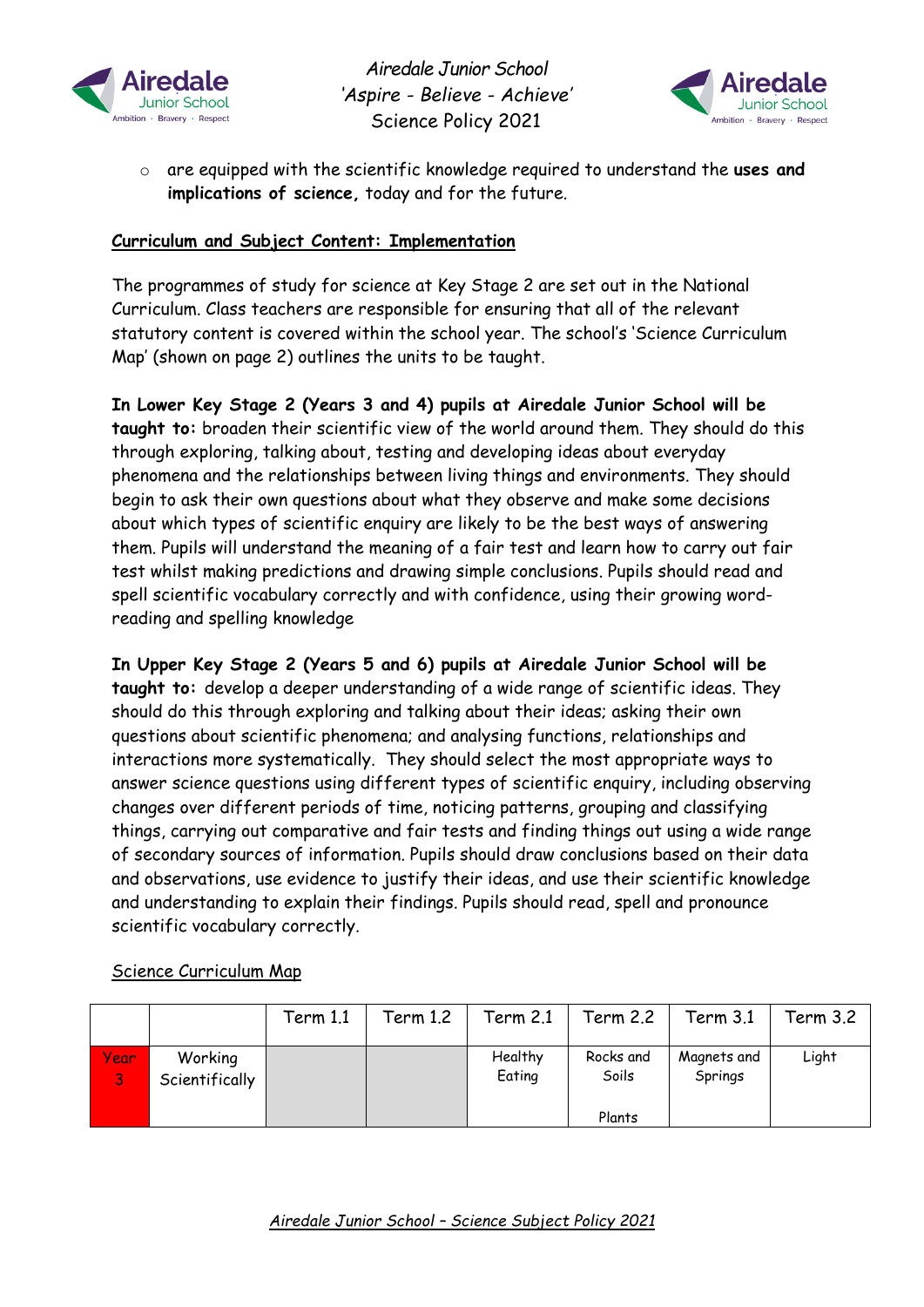



| Year<br>$\overline{4}$ | (For coverage<br>see page 3/4) | Animals Inc.<br><b>Humans</b>             |                                           | Electricity | Sound                          | States of<br>Matter          | All Living<br>Things                                              |
|------------------------|--------------------------------|-------------------------------------------|-------------------------------------------|-------------|--------------------------------|------------------------------|-------------------------------------------------------------------|
| Year<br>5              | Working<br>Scientifically      | Properties<br>and changes<br>of materials | Properties<br>and changes<br>of materials |             | Animals<br>including<br>humans | Forces<br>Earth and<br>Space | All living<br>things                                              |
| Year<br>$\overline{6}$ | (For coverage<br>see page 3/4) |                                           | Electricity<br>Light                      |             |                                | All living<br>things         | Animals<br>including<br>humans<br>Evolution<br>and<br>inheritance |

## **Working Scientifically within the Curriculum**

Class teachers must ensure that there are frequent opportunities for pupils to 'work scientifically' within the curriculum. 'Working scientifically' specifies the understanding of the nature, processes and methods of science. Pupils are required to work scientifically within all areas of the science curriculum. The following skills are statutory:

## **Years 3 and 4**

During years 3 and 4, pupils should be taught to use the following practical scientific methods, processes and skills through the teaching of the programme of study content:

- o asking relevant questions and using different types of scientific enquiries to answer them
- o setting up simple practical enquiries, comparative and fair tests
- o making systematic and careful observations and, where appropriate, taking accurate measurements using standard units, using a range of equipment, including thermometers and data loggers
- o gathering, recording, classifying and presenting data in a variety of ways to help in answering questions
- o recording findings using simple scientific language, drawings, labelled diagrams, keys, bar charts, and tables
- o reporting on findings from enquiries, including oral and written explanations, displays or presentations of results and conclusions
- o using results to draw simple conclusions, make predictions for new values, suggest improvements and raise further questions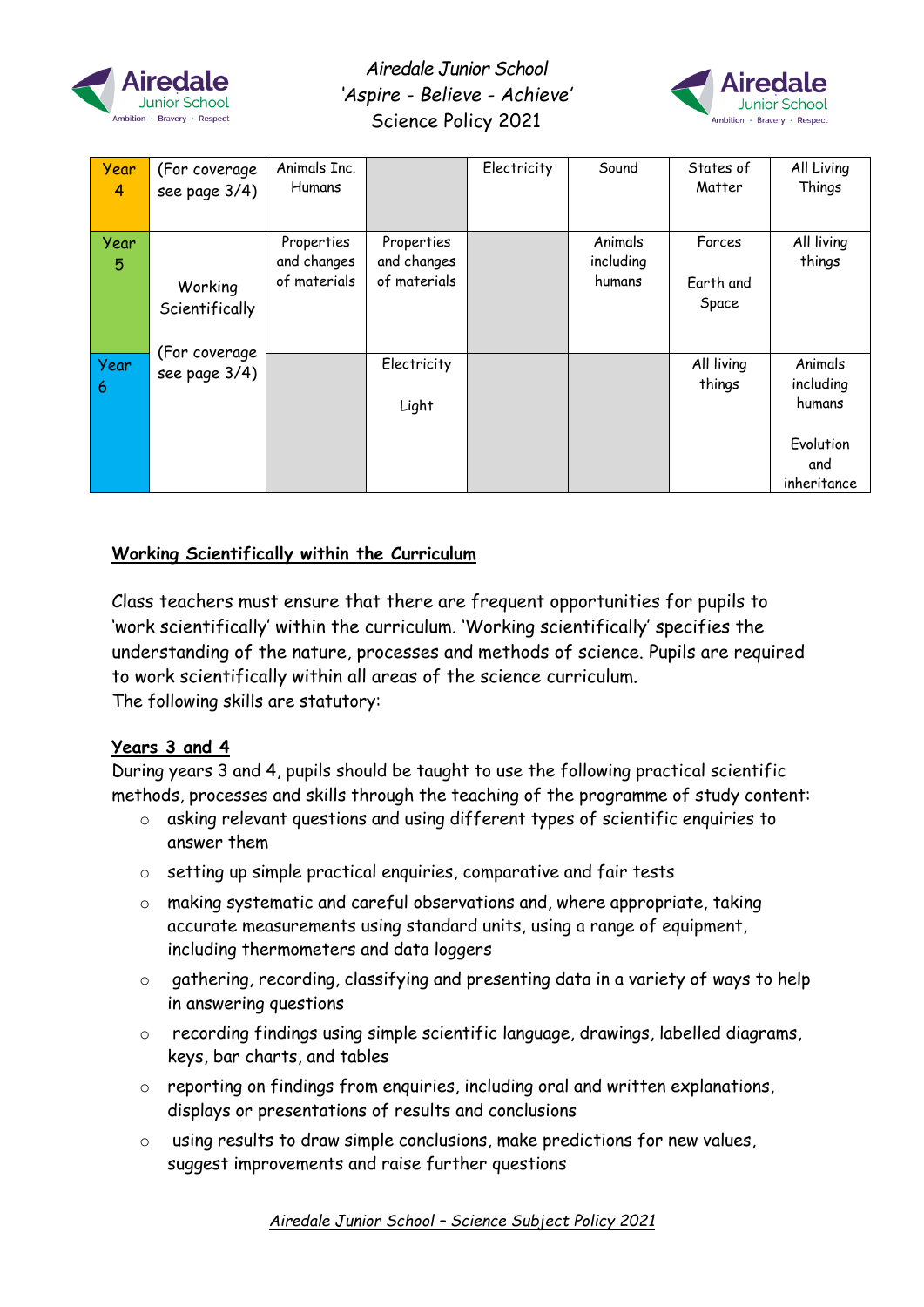



- o identifying differences, similarities or changes related to simple scientific ideas and processes
- o using straightforward scientific evidence to answer questions or to support their findings.

# **Years 5 and 6**

During years 5 and 6, pupils should be taught to use the following practical scientific methods, processes and skills through the teaching of the programme of study content:

- o planning different types of scientific enquiries to answer questions, including recognising and controlling variables where necessary
- o taking measurements, using a range of scientific equipment, with increasing accuracy and precision, taking repeat readings when appropriate
- o recording data and results of increasing complexity using scientific diagrams and labels, classification keys, tables, scatter graphs, bar and line graphs
- o using test results to make predictions to set up further comparative and fair tests
- o reporting and presenting findings from enquiries, including conclusions, causal relationships and explanations of and degree of trust in results, in oral and written forms such as displays and other presentations
- o identifying scientific evidence that has been used to support or refute ideas or arguments.

# **Cross-curricular skills and links**

Science pervades every aspect of our lives and we will relate it to all areas of the curriculum. Lessons will make effective links with other curriculum areas and subjects, especially English, Mathematics and Computing. We will also ensure that pupils realise the positive contribution of both men and women to science and the contribution from those of other cultures. We will not only emphasise the positive effects of science on the world but also include problems, which some human activities can produce.

# **Monitoring and evaluation: Impact**

Throughout the term/year a range of monitoring activities are conducted in-line with the schools monitoring calendar such as: lesson observations/drop-ins, book/work scrutiny, pupil voice and display audits alongside data analysis. This enables the Science Leader to constantly monitor their subject area, identify needs for CPD and/or peer support, while keeping abreast of standards in science across school.